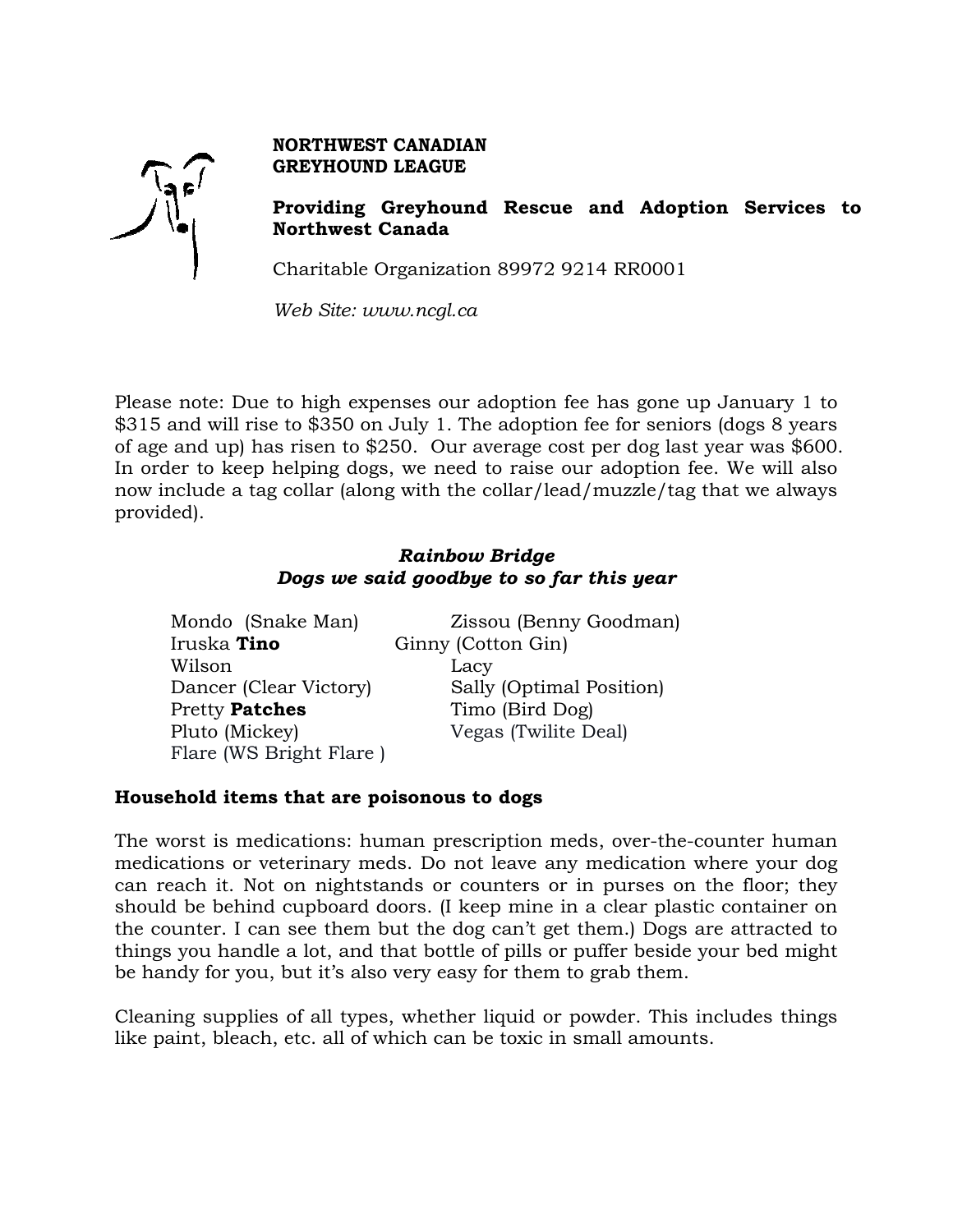Some human foods are also poisonous to animals. Most people know about chocolate but onions, garlic, macadamia nuts, avocados, raisins and grapes, and anything containing xylitol (often used as a sweetener in baked goods) can be harmful to your dog. Alcohol is also dangerous as are all cooked bones.

Many plants, indoors or outdoors, can be harmful if eaten. Bulbs like tulips, daffodils, and hyacinths are bad whether dug up, or ingested while you are waiting to plant them. As well, fertilizers can attract dogs (particularly composted manure or fish fertilizer) and can be harmful if eaten, but also can be harmful to your dog's feet and legs if they are walking in fertilized grass. Keep them off playing fields that often have lime applied to them too.

## **Good veggies for your dog**

Sweet potatoes, lots of vitamins, fibre and energy. White potatoes, carbs and provide calories and energy. Carrots Green beans, these are great if your dog needs to lose weight as they are low in calories. Peas Broccoli – also a good source of vitamins.

## **Greyhounds and Heat – two things that don't mix well**

Some years ago I heard that two greyhounds had died in a car in the heat in Vancouver. On investigation I found it was true. Sadly the owner had made what was to be a 20 minute stop, the weather was a bit drizzly and about 18 C. He didn't open any windows and his quick stop turned into two hours. When he got to the car both his greyhounds were in distress, and the vet was unable to save either of them. Always leave a window open no matter what, and if it is warm, or could turn sunny, leave your dogs at home. No one wants this to happen to their dogs, especially knowing it was their fault.  $\odot$ 

Also be careful that your dog does not run around too much and overheat. Greyhounds don't do well in the heat, whether it's from the sun or self-inflicted by too much running. Your dog does not know when to stop so it's your job to stop them before they've had too much. (See article in Oct. 14 newsletter).

## **Congratulations to Griffin!**

Congratulations to Griffin on getting his Canine Good Neighbor and for passing all 3 DOT (Designated Odor Test) in Nosework! Great job Cathy for taking the tiny little goofer looking puppy he was when he came into us and turning him into the absolutely brilliant, well behaved handsome man he is today! (Have a look at the pictures on our facebook page.)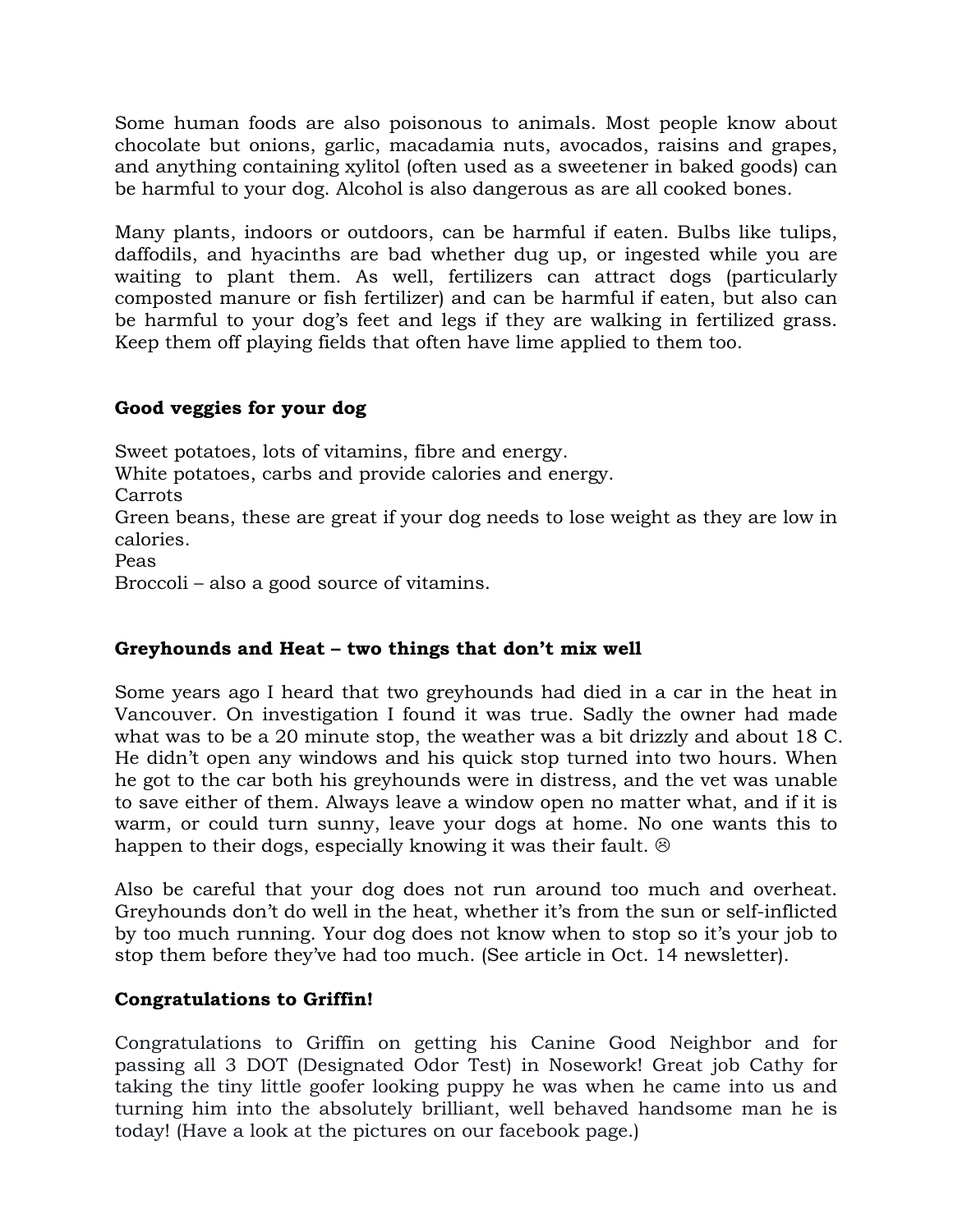Check out this link to see Greyhound speed versus Cheetah speed! https://www.facebook.com/curiositydotcom/photos/a.293459797348511.883 30.206936646000827/1039326202761863/?type=1&theater

And here's another great youtube to watch: https://www.youtube.com/watch?v=aV7GHgxPEzI&feature=youtu.be

And a good one for health information: www.greyhoundadoptionofoh.org/Greyhound\_Health\_Packet\_08.pdf

## **Before going to the dog park….**

Whenever dogs gather there is an inherent risk that contagious diseases may spread from one animal to another. Consult your veterinarian to determine which vaccines are appropriate for your dog and region — and be sure to keep them up to date (personally I do every third year and nothing after age 9 but you and your vet need to decide what works for you), especially before going to places like the dog park. Often veterinarians will recommend administering core vaccines, which protect against deadly diseases like canine **parvovirus**, **distemper** virus, and **rabies**.

**Note:** Parvo has been noted in Central Saanich and just recently two cases of leptospirosis have shown up in Sidney, BC. Before adoption your dog will have received a parvo vaccine but not lepto. Lepto often has side effects so it has been eliminated from the general shot they usually get. I am not advocating running out and getting vaccines, just be aware of what might be in your neighbourhood. Talk to your veterinarian.

Also make sure to use flea and/or tick preparations before heading to the park. Anywhere you have lots of different dogs, there's a risk of picking up fleas. If your area has a lot of ticks, then protection against them is better than finding them later once they are engorged on your dog.

Your undivided attention is required at the dog park in case an incident or emergency should present itself. That means no burying yourself on the cell phone screen! And know where the closest vet's office is just in case you do have an emergency. Enjoy your walk and spending time with your dog.